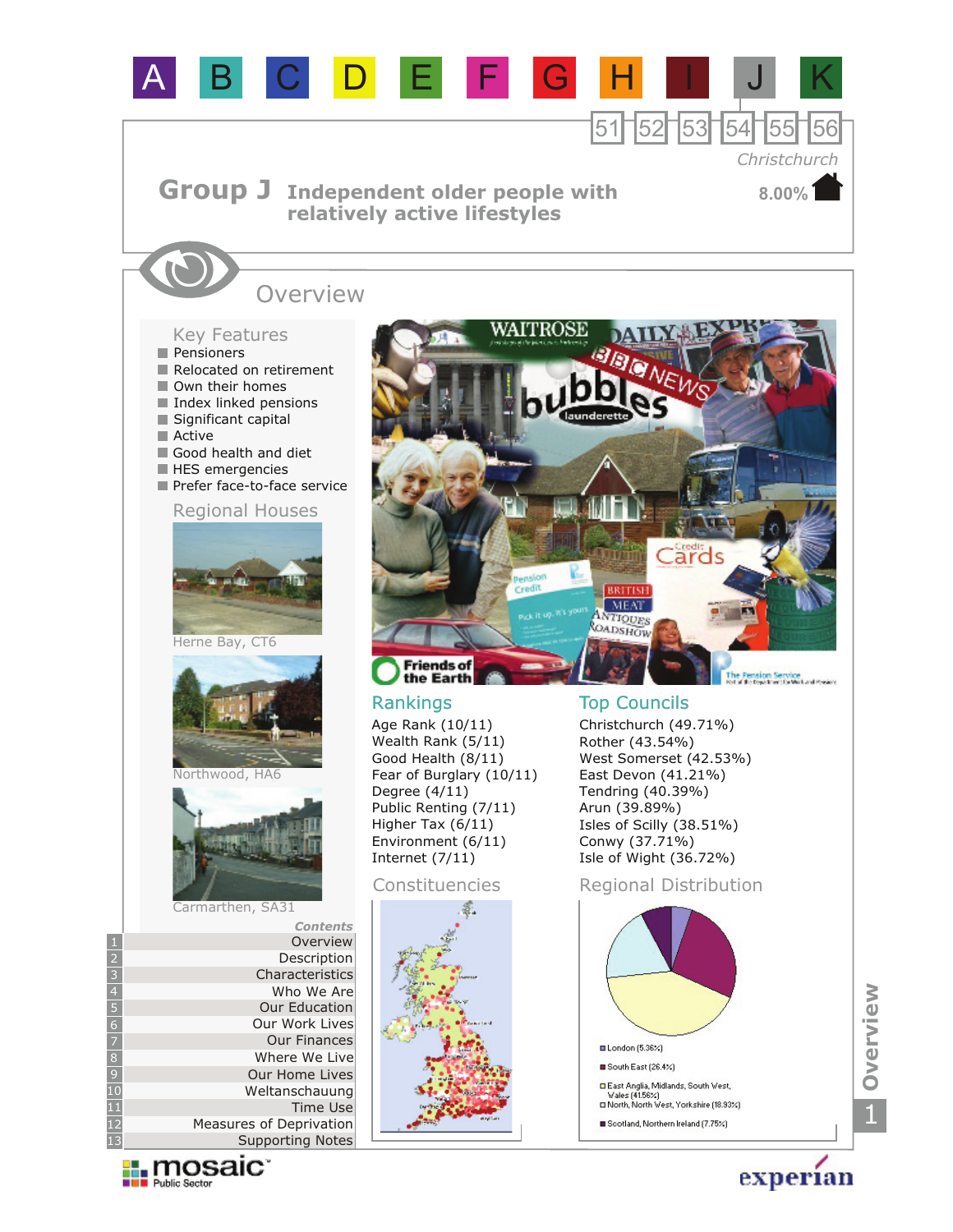

## **Group J** Independent older people with **relatively active lifestyles**

*Group J* consists mostly of pensioners who own their homes and who have some source of income beyond the basic state pension. Many of these people have, on retirement, moved to the seaside or the countryside to live among people similar to themselves. Today many of these people have quite active lifestyles and are considered in their purchasing decisions.

> **Key Features Communication** HES emergencies Own their homes Index linked pensions Significant capital Prefer face-to-face service Active Good health and diet Relocated on retirement Pensioners

**Receptive** Personal contact Right-of-centre press **Telemarketing Unreceptive** Internet TV Posters

## Description - Public Sector Focus

Education Educational levels of the adults in *Group J* are mixed. Whilst almost a quarter obtained a degree, even more left school without any formal qualifications. This is perhaps reflective of the time when these people grew up; for those who were not academically gifted it was often better to leave school early and find an apprenticeship or alternative employment. The nature of *Group J* neighbourhoods means that there are few children. However, those that do live in these areas are amongst the highest achievers throughout their school life. It is perhaps surprising therefore that the proportion of children from these areas that go to university is only marginally higher than the national average.

Health The health issues of *Group J* reflect the age of the population. Where possible these people tend to eat a good diet, and whilst they drink alcohol regularly it is rarely to excess. The proportion of heavy smokers is only marginally less than the proportion nationally, perhaps reflecting that many of these have been smoking since the days when it was fashionable and acceptable and now find it too difficult or too late to give up. Their health conditions reflect those of an elderly population, with people suffering from a wide range of serious conditions. However, heart and respiratory illness, whilst still common, is less of an issue than it is for the poorer *Group I*. When adjusting for age this Group has marginally below average hospital admissions rates. However, the age adjusted emergency admissions rate is high, although less than half that for *Group I*.

Crime This Group does not experience high levels of crime, and in general is not living in fear of crime. It is therefore interesting that they perceive crime to be either staying the same or increasing, perhaps a result of what they read rather than what they experience. Their views of the police appear to reflect old fashioned values of trust; on specific incidents of crime they are not satisfied by the specific actions taken by the police, yet somehow they remain satisfied with the police handling of the case overall and very satisfied with the police in general.

Finances Group J has complex financial needs. Few people are in the market for mortgages or personal loans but the security afforded by credit cards over cash is important to them. Likewise, these are people who value the security that comes from insurance, not just against damage to their car and home, but from insurance against central heating and plumbing failures, and veterinary treatment for their pets. Most important of all, is the investment of their savings in ways that maximises their current revenue, minimises tax and protects long-term capital values. Personal pensions are not commonplace, reflecting that this method of long term investment was not commonplace during their early working years. Taxation planning can be used not just to protect current and future standards of living, but to minimise duty on their estates, and many people also need assistance with the making or remaking of wills. Their preference for personal contact with trusted advisors makes servicing these needs expensive for many organisations. Overall there is little take-up of any state benefit other than the state pension.

Environmental Issues Many *Group J* show concern for the environment, and are prepared to pay money either to buy environmentally friendly products, or to contribute to environmental charities. However, there is a significant minority that believes that environmental issues are overplayed. Whilst they see the car as a fundamental necessity to make the most of their leisure time, cars tend to be small, only one per household, and annual mileage is usually below average.





**8.00%**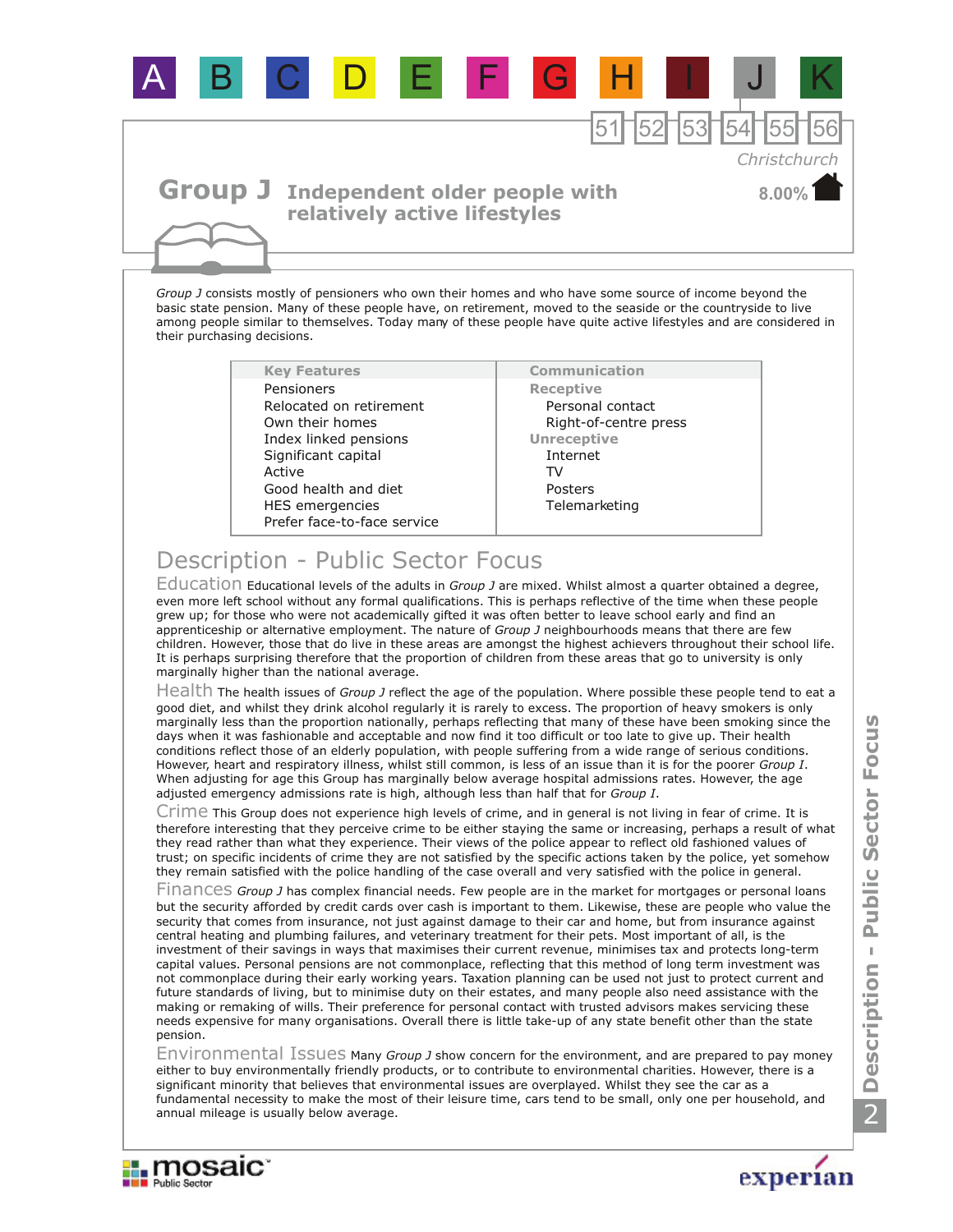

Summary Group J consists mostly of pensioners who own their homes and who have some source of income beyond the basic state pension. Many of these people have, on retirement, moved to the seaside or the countryside to live among people similar to themselves. Today many of these people have quite active lifestyles and are considered in their purchasing decisions.

Demography *Group J* is a group of people who are mostly retired but are nonetheless independent enough to own and run their own homes and to maintain their financial independence. On their retirement, people may have decided to sell their suburban homes and to relocate to a coastal resort or to a pleasant heritage town or rural village, where they now enjoy the company of other people in similar circumstances and with similar values to their own. Creating their own subculture, they often create an environment that doesn't suit the needs of partying singles or of young children who want to play in streets and gardens. This results in the formation of elderly neighbourhoods from which younger age groups retreat to more distant locations.

Financial circumstances have changed. On retirement, many *Group J* may have down sized to cheaper accommodation leaving a capital surplus for investment. Salary cheques are replaced by the monthly payment of index linked pensions, part of which may have been commuted into a lump sum, which itself needs investment. Mortgages may now have been paid off and life insurances may or may not have delivered a surplus depending on the current level of the FTSE index. In summary these are likely to be people who, for a period at least, benefit from access to a significant amount of capital, have time on their hands and enjoy reasonably good health. As time elapses, the pensioner population fragments into groups with varying levels of financial security and of varying levels of health and ability to manage their own houses. In due course it also fragments into households populated by couples and those with widows or widowers. According to these conditions some members of *Group J* will be able to sustain an active lifestyle for longer than others. The more fortunate may continue to maintain substantial homes and gardens whilst others will survive on modest incomes in estates of seaside bungalows, whilst the more frail and elderly will retreat to the security of a seaside apartment. However it should be recognised that not all members of this group are "coastal geriatrics". Some live in smart apartment blocks in outer London suburbs that also attract younger childless couples, whilst others live in tourist locations where the servicing of seasonal visitors is a major source of income to younger neighbours.

Environment Neighbourhoods of *Group J* occur in various forms, areas of seaside bungalows, suburban apartments, inner city 'mansion blocks', pretty stone built rural villages as well as large blocks on the esplanade looking out to sea. A common characteristic of most of these environments is high amenity value, good order and low levels of crime. These are not places where you find litter, let alone graffiti. Other than where owners are in poor health, most properties are well maintained and sport tidy gardens. However, many old people are satisfied with kitchen and bathroom arrangements which would be considered old fashioned by younger couples. Many of the residents are still able to drive but many either cannot or do not want to use their cars to reach major shopping or entertainment centres and rely on, not particularly reliable, public transport and increasingly on taxis.

*(Continued)*

experian